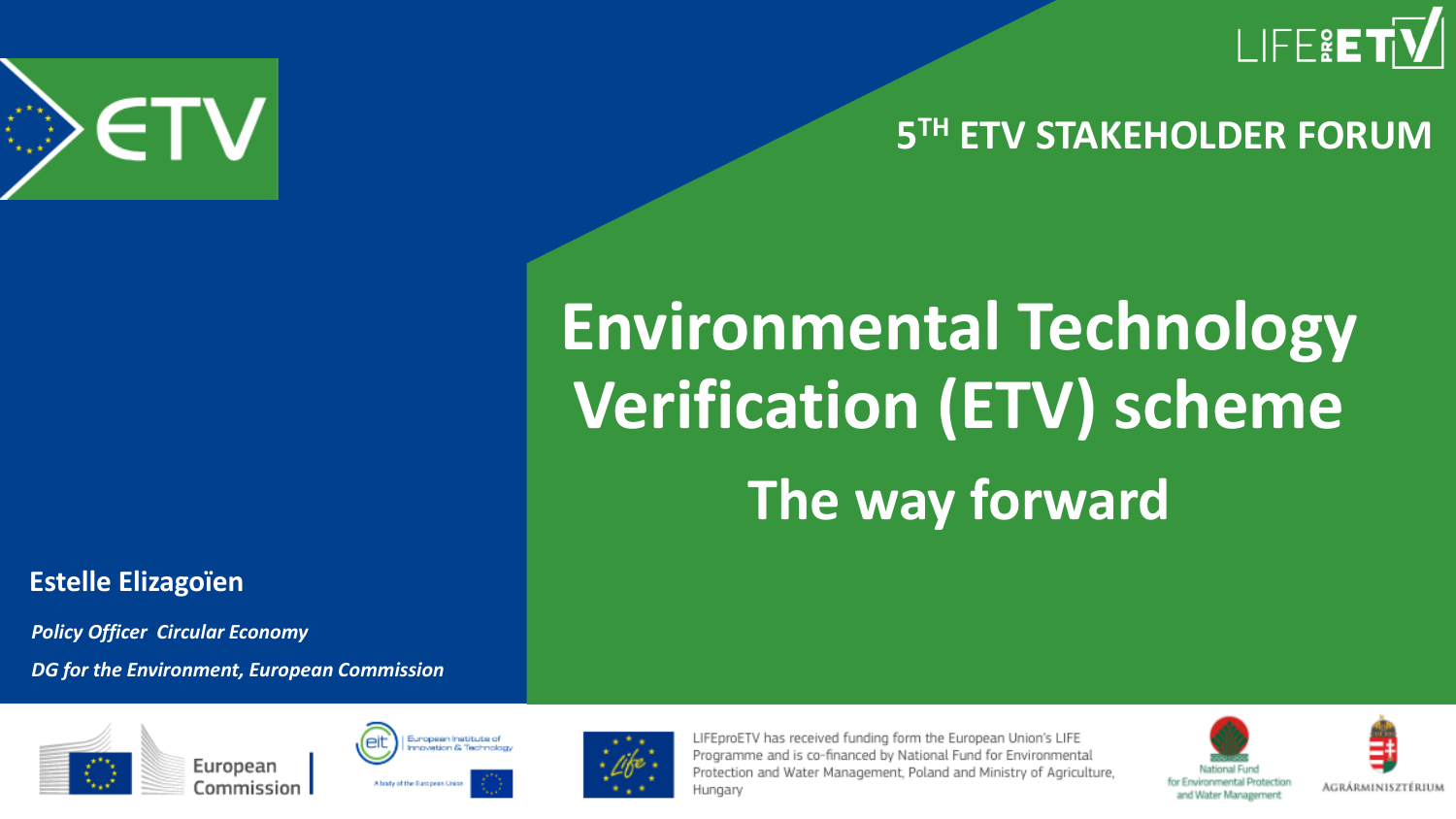

## **Challenges and vision the future of ETV**

- **Complexity:** Streamlining the process, while ensuring its quality and robustness
- **Purpose:** Protecting the independence and added value of ETV as an EU scheme, while integrating it in a larger framework of tools supporting innovation and SMEs
- **Scope:** Broadening the range of technologies to cover the identified market needs and expanding ETV to cover the whole EU
- **Outreach:** Strengthening the communication on ETV in order to reach out to technology users
- **Policy relevance:** Developing stronger links with EU and Member States environmental legislation and policies